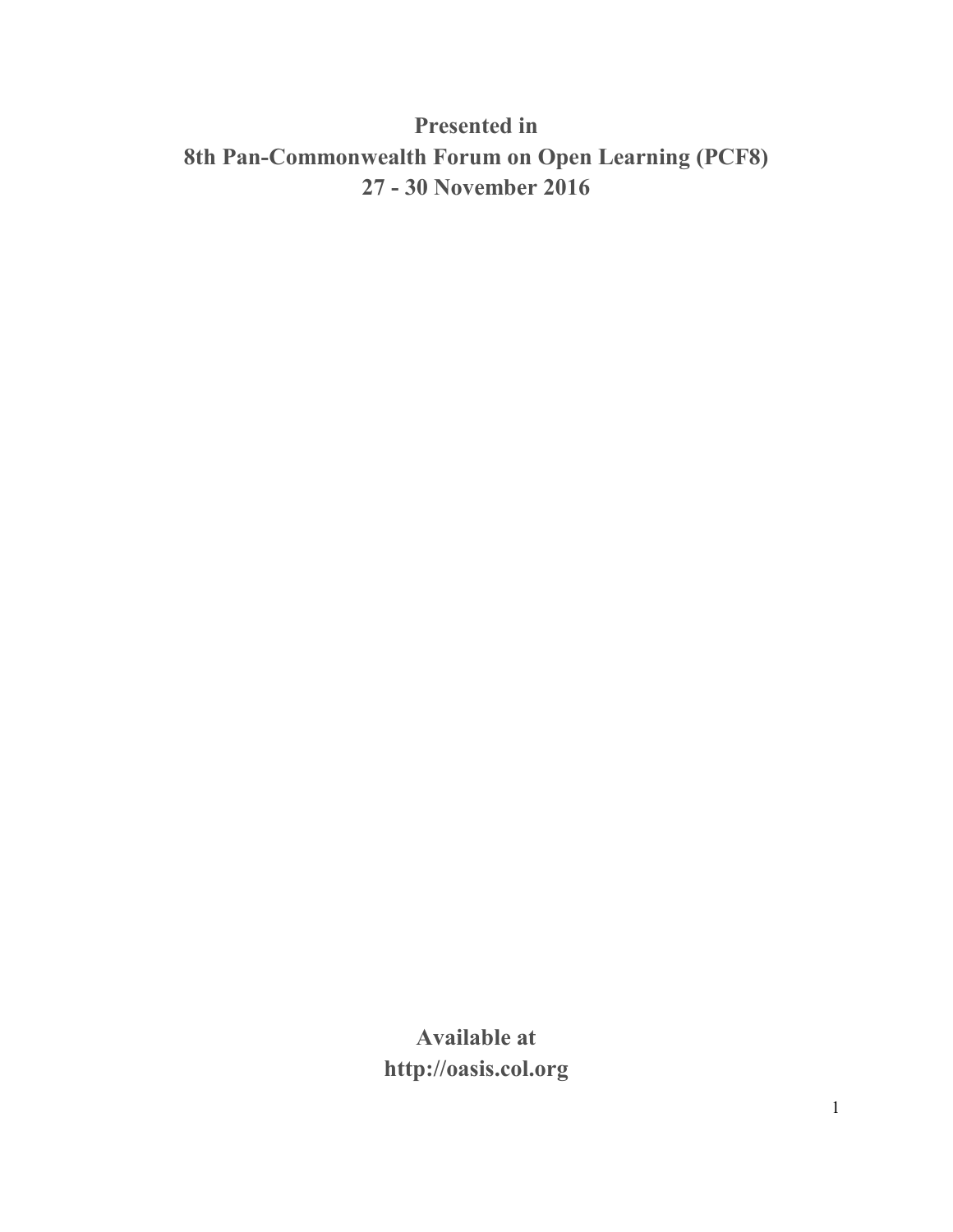## **QUALITY AND EFFECTIVENESS OF DISTANCE EDUCATION IN SECONDARY AND HIGHER SECONDARY PROGRAMMES OF BANGLADESH OPEN UNIVERSITY – A LEARNER-BASED EVALUATION**

#### **Abstract**

*To materialize Bangladesh's goal for becoming a middle-income country by 2021 requires creation of techo-based large educated workforce. Due to socio-economic drawbacks a big number of students drop out from conventional system of regular education. They could be included in the stream of Open and Distance Learning (ODL) under Bangladesh Open University (BOU), which is the only authorized institution for ODL in Bangladesh. But, BOU education should be free from quality debates as against the conventional system of education. Secondary and Higher Secondary levels being the spring board for both job market and higher education are focused in this research and the improvements as regards quality and effectiveness are sought for through a learner-based evaluation. This has been a primary research based on questionnaire survey applied among a gender mix of 119 students of secondary and Higher Secondary levels. The methodology adopted both quantitative and qualitative system of analysis.* 

*The survey was conducted on the existing system of ODL in BOU. The survey revealed weakness in BOU information dissemination system, its product delivery service and in the TV and radio programmes. The admission procedure, quality of books, management of tutorial classes and the quality of tutoring and the commitment of tutors are found to be of acceptable standard. As a whole, the quality and effectiveness of the Secondary and Higher Secondary programmes are found just satisfactory necessitating improvements.* 

*The research identifies a strong necessity of addressing the needs of the learners and a stronger necessity of putting in concerted efforts in meeting and satisfying the diverse nature of the needs of the learners. It suggests a strategy of improvement in keeping with the motto of BOU, i.e. "We assure education at your doorstep"; making of education convenient and flexible for the learners so that no distractions can come in the way of their learning. The suggested steps are creation of a robust and proactive system of delivery of information, development of a strong and sustainable ICT infrastructure, diversification of products to make learning experience more flexible, and finally introducing accountability at all levels to ensure delivery of effective support to the learners.* 

#### **Introduction**

#### **Background**

Bangladesh has set its goal for a middle-income country status by 2021 (Vision Bangladesh 2021). To expedite economic emancipation Bangladesh needs to create an educated workforce for competing globally in techno-based high-income job market. But poverty compels most of the students to enter job market at early stage notwithstanding their willingness for further education. With a large youth class off the orbit of education Bangladesh's achievement of goal may quite be rendered implausible. They should be given scope for education without hampering their livelihood. Open and Distance Learning (ODL) could be the pertinent solution to this issue.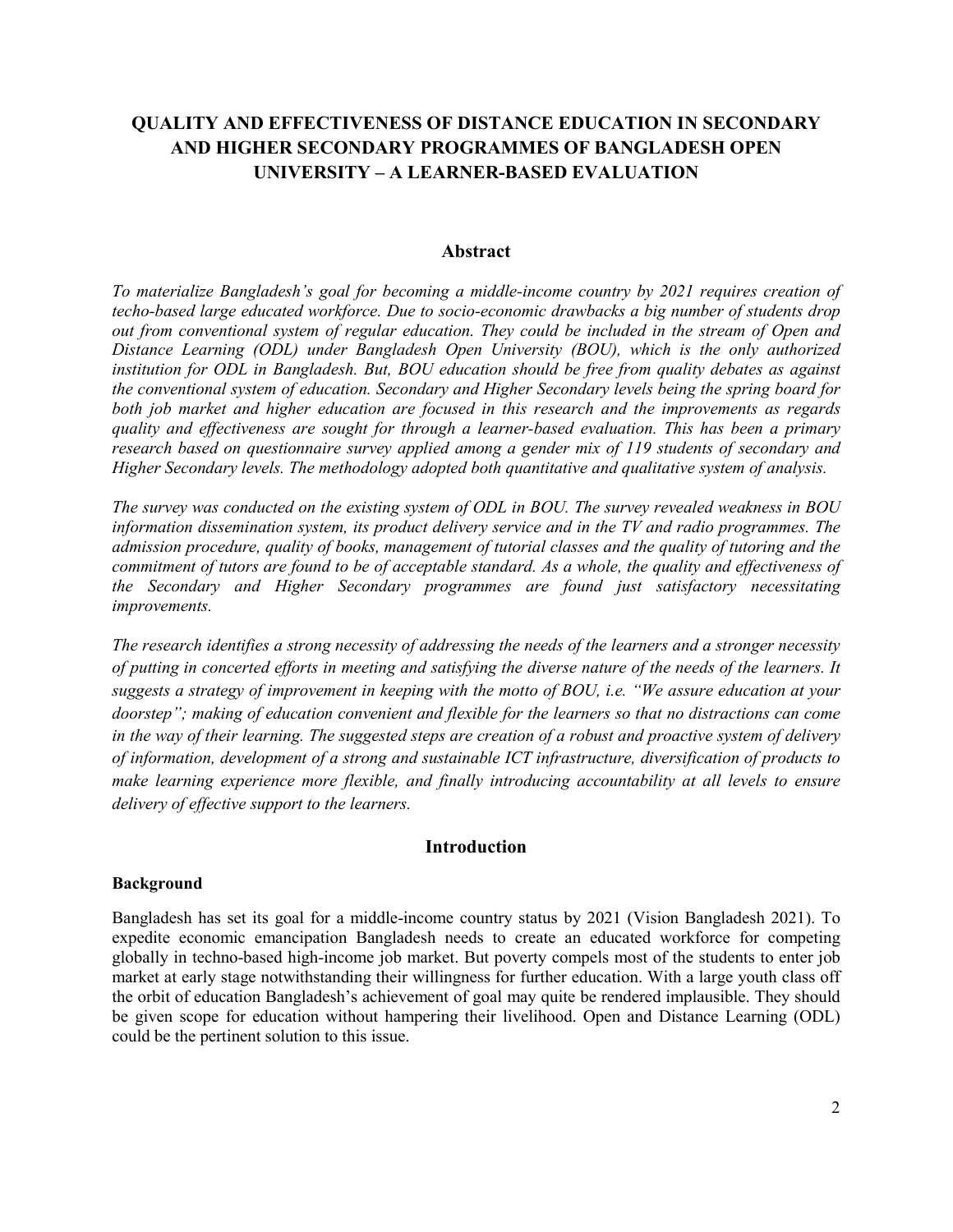Bangladesh Open University (BOU) is the only authorized institution for ODL (BOU Act 1992) in Bangladesh. Currently it has about 200,000 students at Secondary and Higher Secondary levels that are considered gateway to both techno-based job market and higher education. But the present number of students is remarkably low as against the country's total population of 160 million.

#### **Statement of the Problem**

The reasons for not being able to attract expected number of students are often attributed to the quality and effectiveness of BOU programmes as compared to conventional system of education. Besides, the socio-economic context of Bangladesh causes compulsions for the students to drop out from the main stream of education. Regular students who appeared the primary final examination in 2010 were 2,486,318, but the number of students who registered in Higher Secondary level in 2016 has been 1,173,680. That is to say, 1,312,638 students (52.79%) have dropped out to get in touch with the eleventh level from five (Shafiq Rahman, 2016). A large portion of them could be the students of BOU, which reminds to revisit BOU's existing model of Secondary and Higher Secondary programmes and take steps for improvement.

## **Significance of the Study**

Lack of institutional capacity on one hand and socio-economic realities on the other make ODL more advantageous than that of the conventional on-campus system of education. Outcome of this study could positively contribute towards increasing the number of ODL students thus help create a larger educated workforce in Bangladesh.

#### **Aim**

The aim of this research is to seek for improvement in the quality and effectiveness of the Secondary and Higher Secondary programmes of BOU through a learner-based evaluation.

## **Hypothesis**

Enhanced learner-based approach to ODL will significantly improve the quality and effectiveness of Secondary and Higher Secondary programmes of BOU.

#### **Research Questions**

Primary Question: How learner-based approach to ODL will improve the quality and effectiveness of Secondary and Higher Secondary programmes of BOU?

Secondary Questions:

- What is the existing ODL model of BOU and how it is applied to the learners of Secondary and Higher Secondary levels?
- What are the characteristics of the learners?
- What is the learner feedback as regards the quality and effectiveness of Secondary and Higher Secondary programmes?
- What are the needs of the learners and what are the possible areas of improvement?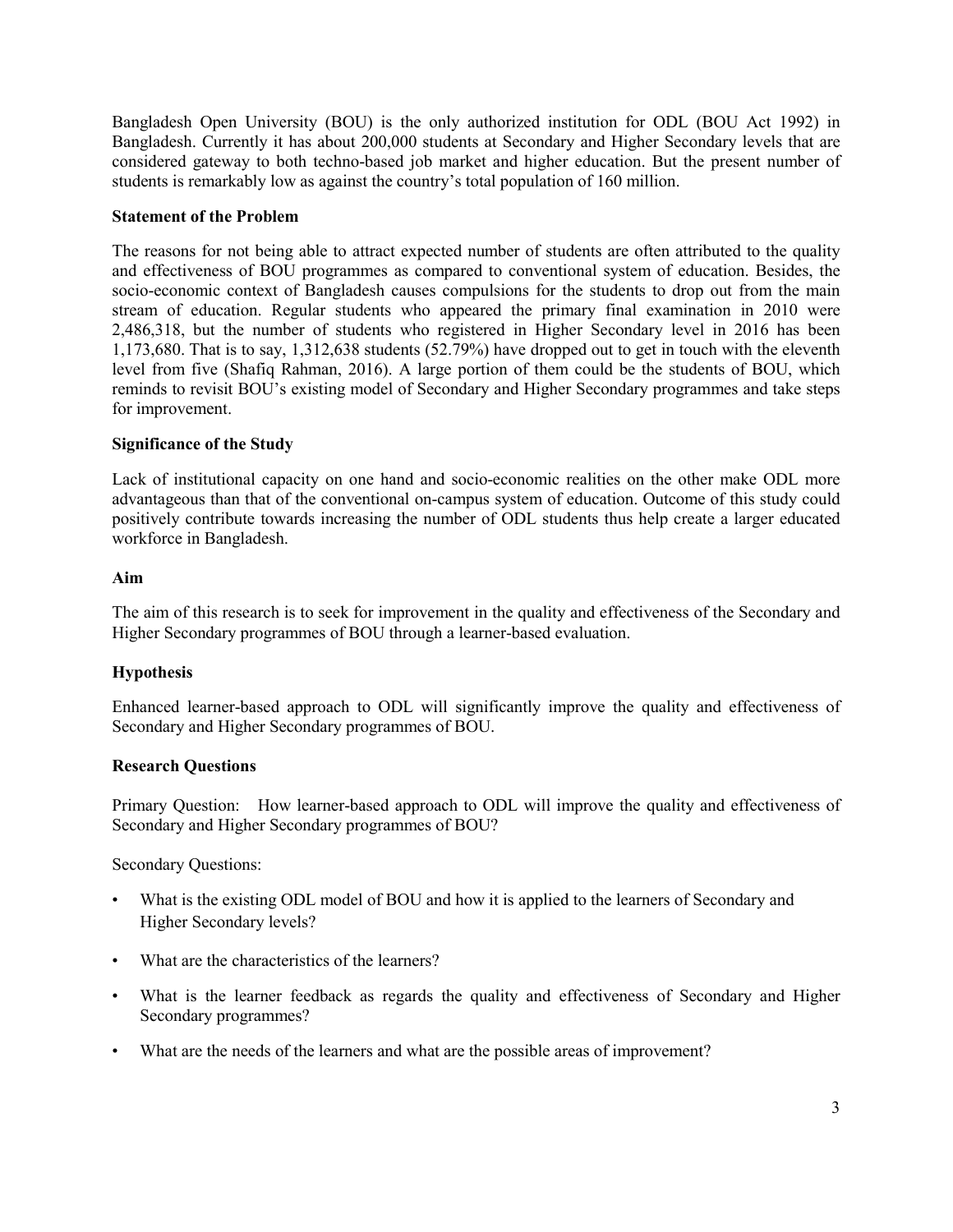• What measures can be undertaken to enhance the quality and effectiveness of Secondary and Higher Secondary programmes of BOU and how to implement those?

## **Methodology**

To objectively conduct the research both quantitative and qualitative data analysis have been made based on primary sources. Total 119 learners, a mix of Secondary and Higher Secondary students representing the whole of Bangladesh, were selected by stratified random sampling methods. They were interviewed through a structured questionnaire for collection of data. Some supporting data have also been collected from secondary sources.

While collecting data learners were asked to fill up the questionnaire one by one only in presence of the researcher so that no influence worked on them. After collection, raw data were keyed-in into the computer database and recorded properly. Data analysis was done using Statistical package of Social Sciences (SPSS) version 17.0 (SPSS, Inc. Willy, 2004) ref 8.

## **BOU ODL Model in Retrospect**

BOU follows standard national syllabus for Secondary and Higher Secondary education. Students are provided with print-based resources like books, known as Self-learning Materials (SLM). BOU supports their earning by arranging some tutorial classes at earmarked Study Centres and by making audio/video broadcasts of topics included in the syllabus. Infrastructure of existing face-to-face teaching institutions are utilized on requirement basis in weekly holidays as study centres. National radio and TV channels are used for audio and video broadcasts. Students of any age and gender are admitted through nationwide circulation at a particular time of the year for respective levels. The system of ODL in BOU basically hinges upon students to read at their own. Attendance in tutorial classes is not mandatory. But "quality and effectiveness" of ODL cannot be judged only on the quality of learning materials but also on everything from admission to certification. Therefore it should be seen through the prism of following aspects: (Robinson, Bernadette. 1995)

- Products: the learning materials and courses, media materials, the output (e.g. number of graduates, examination pass rates);
- Services: registration and advisory services, tutoring, and counselling, feedback and guidance on learning (assignments), support for progress as a learner, career advice, provision and management of study centres;
- Processes that support both of the above: delivery systems, record keeping, scheduling, quality assurance procedures;
- General philosophy: policy and mission statements, ethos and culture of the organisation, mottos, attitudes of staff and levels of commitment, self-images presented.

## **Learner Characteristics**

#### **Demographic Portfolio - Findings**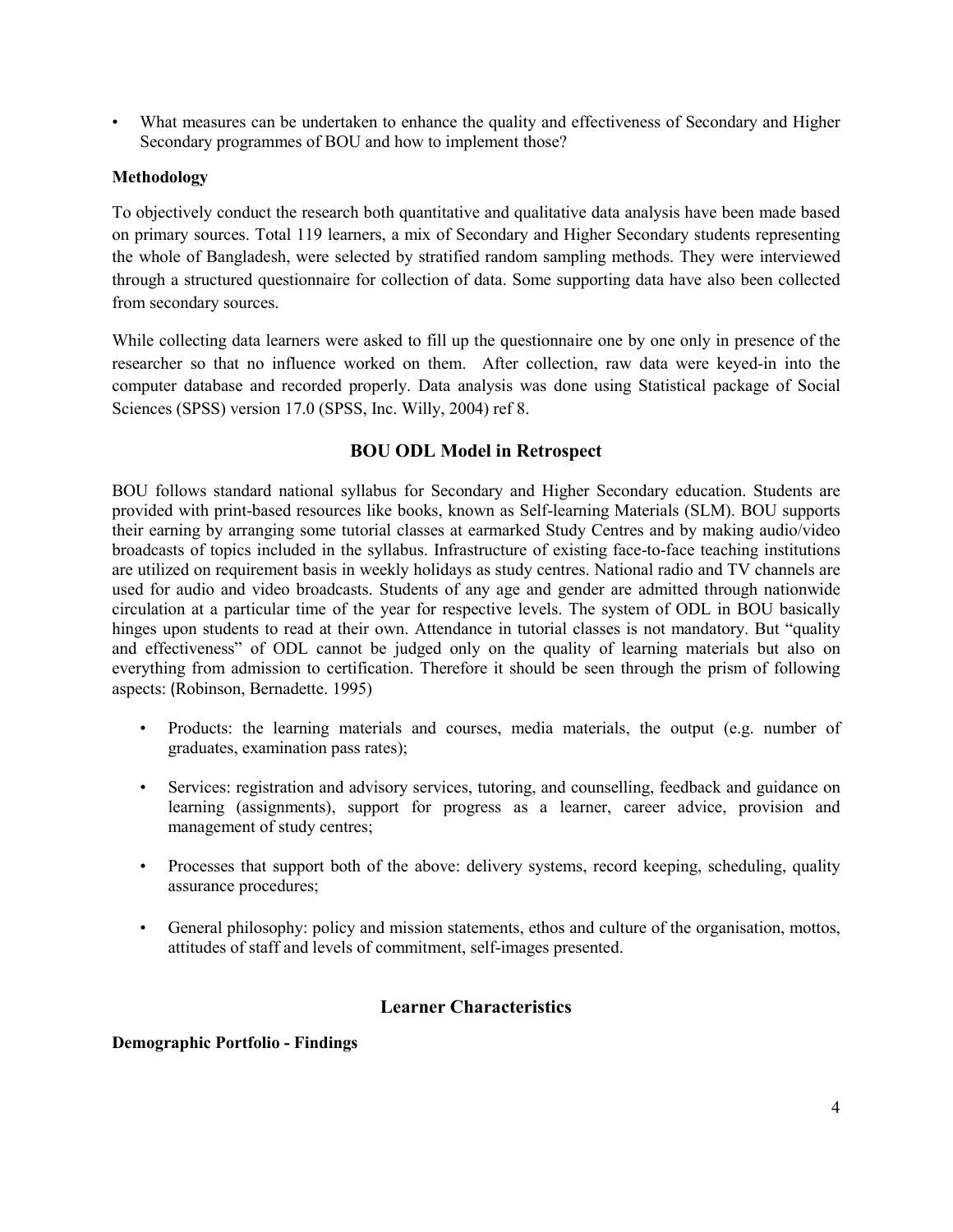Of the 119 respondents (learners) are 59% male, 41% female and 49.6% married, 50.4% unmarried. Religious representation are; 86% Muslims, 13% Hindus and only 1% from other religions. Age distribution is; 66% below 25, 20% within 26 to 30, 7% within 31 to 35 and the rest 7% above 35 years. Family members of 78% learners four and above. About 63% are from lower-middle-income group. Occupation wise 8% unemployed, 24% homemaker and the rest 68% are employed in different professions.

## **ICT Usage, Affordability by Learners and Interest**

81% of the learners own mobile phones which they use regularly, 18% make irregular use of other's mobile phone and only 1% don't use any. As regards the use of internet, 18% learners use regularly, 17% irregularly and 65% of them don't use internet. Almost all of them (98 – 99%) are interested to get information from BOU or to communicate with BOU using mobile phone; either by calling any specific numbers or through SMS service of mobile operators. Though internet users are 35%, 70% of the total learners are also desirous to use internet either to better communicate with BOU or to facilitate their learning.

#### **Analysis of Learner Characteristics**

The learners represent different social strata covering both sex. They also represent different age, occupational and income groups. Despite varied demographic representations, what is particularly common amongst them is the very humble economic condition. Almost all of them also need to contribute to their total family income, as it is evident from the given statistics. Thus, the professional engagement constrained by financial backwardness is likely to work as a demotivating or distracting force against their commitment to education. They also may not be capable of possessing sophisticated modern electronic gadgets that are helpful for ODL. Again, representation of different age, sex and religion is a strong indicator of the learner' willingness to undergo education defeating the inequalities. They are ICT friendly, especially with mobile phones. Internet is becoming popular amongst them gradually. However, given the scope they have showed interest in ICT usage.

## **Learner Feedback Analysis**

#### **BOU Information Dissemination System**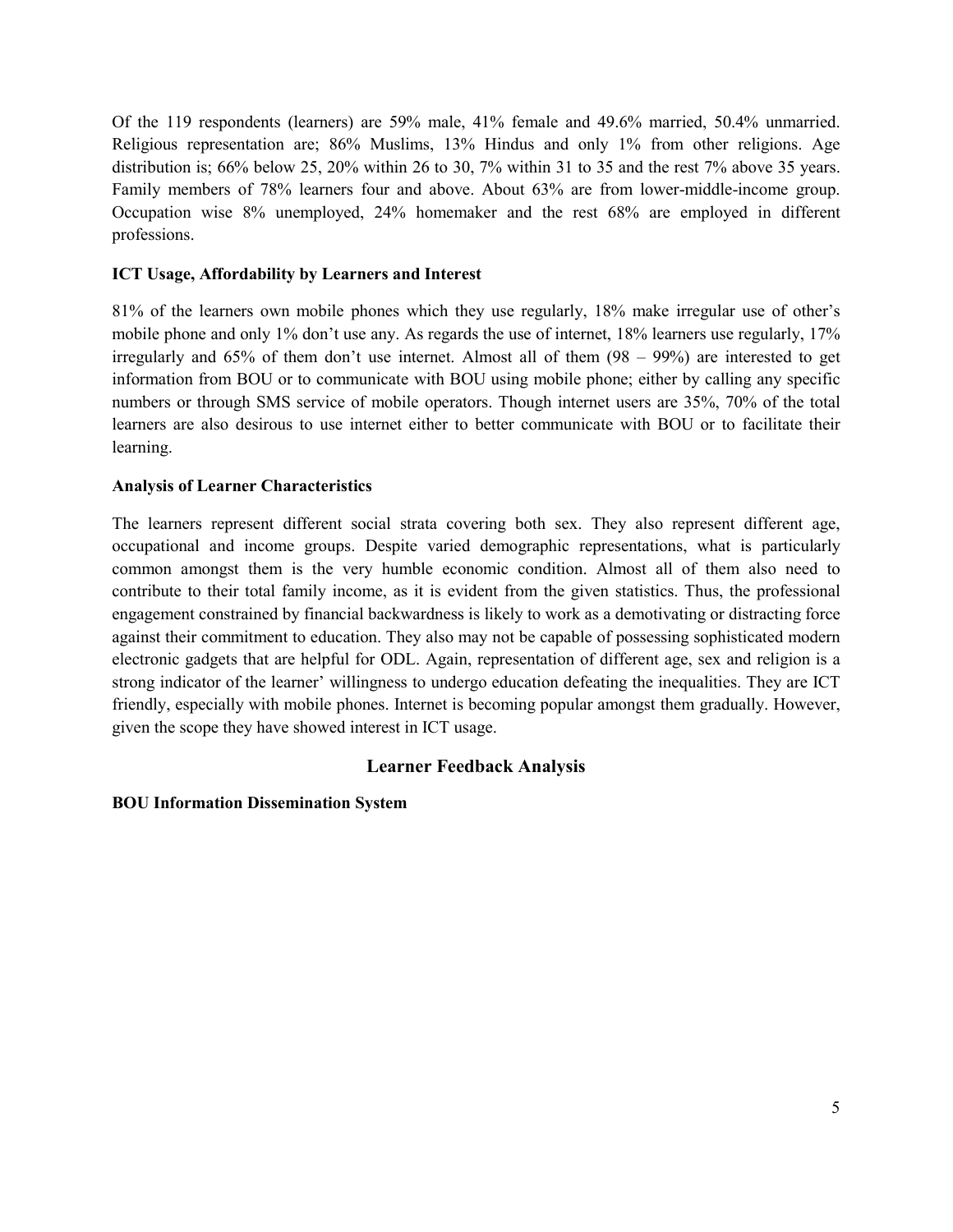

49% learners got admission



information from their friends and others got it from different

sources (Fig 1). 52% learners faced problems in getting admission information and the reasons mentions are; had to collect physically in absence of any phone numbers (20%), didn't know where to get from (15%), no information at BOU website (19%), had to wait for long at Regional Centre for information (12%), unavailability of information board (8%) and had to look for information due to lack any set pattern of dissemination (20%). All these reflect system flaws in the information dissemination system of BOU.

Learners were asked to give their prioritized preference for getting admission information. The top priority was given on information through SMS service by mobile phone operators (Fig 2). The second priority was by calling specific phone numbers at BOU. This indicates learners' willingness to explore ICT options, which BOU doesn't provide currently.

#### **Admission Procedure**

Most of the students (78%) didn't face any problems during admission formalities and 22% opined it as difficult (Fig 3). Of the 22% who faced problems during admission formalities reported that they couldn't choose subjects as per choice and didn't get any advice/assistance choosing the subjects, didn't understand where to submit the required documents and faced problems owing to mistakes made by the study centre.



All these indicate lack of care for the students. Also, unavailability of separate counter for female candidates at some places (27%) indicates lack of consideration for female students. In general, the admission formalities are found easy by the students.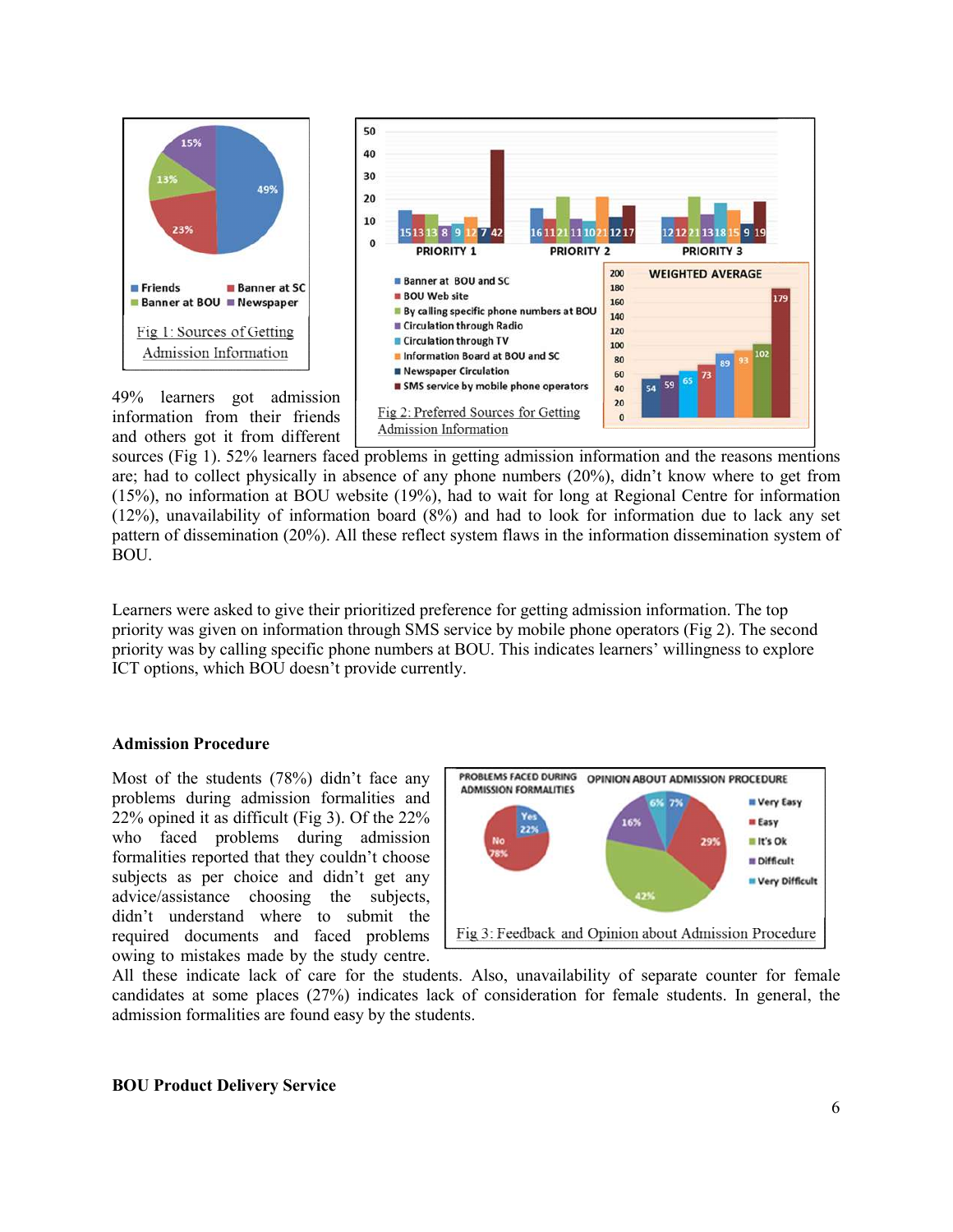Only 18% students received all books, 21% received some books and 61% didn't receive any books. As a result, 82% of the students have resorted to reading guide books buying from the market. Though 39% of them find the guidebooks convenient for study, but the rest 61% basically didn't have any choice due to delay in



delivery of BOU books (Fig 4). This is a serious flaw in the BOU product delivery service.

#### **Quality and Effectiveness of SLM/BOU Books**



There are hardly any observations on the quality of BOU books as regards printing quality and spelling mistakes. The BOU books are also found to be easily readable and understandable (Fig 5).

#### **Management of Tutorial Classes**

The chart (Fig 6) shows positive response in all the cases. The tutorial classes are conducted regularly with support staff remaining present. The classroom space and lighting condition are acceptable.

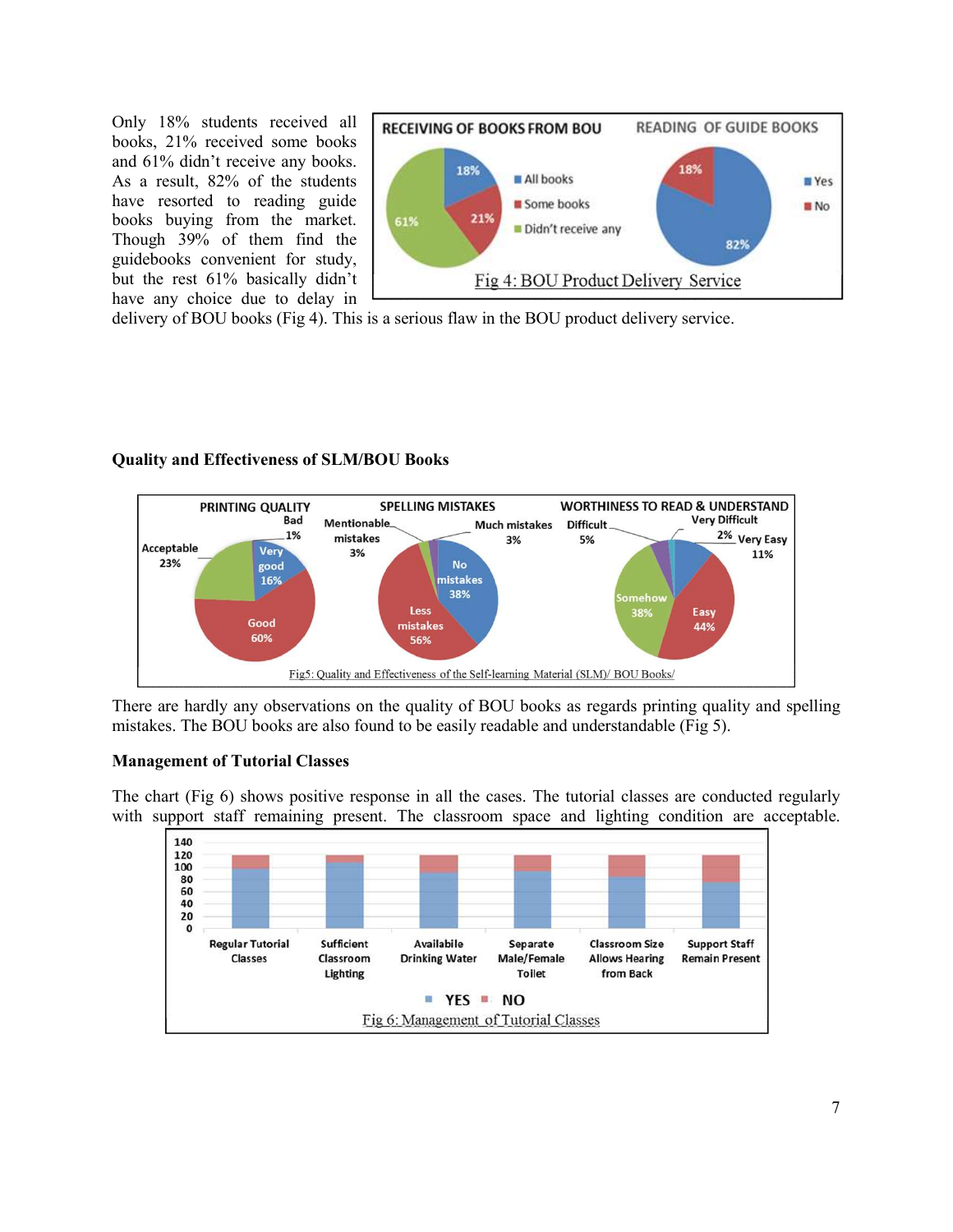Availability of drinking water indicates consideration for students' basic needs. Availability of separate male/female toilets indicates gender focus. As a whole, the management of tutorial classes is found to be of acceptable standard.

## **Quality of Tutoring and Commitment of Tutors**

85% students regularly attend tutorial classes and 71% go to tutors with lesson related problems. Of the latter, 73% are satisfied which indicates tutors' problem solving ability. The reasons for irregular attendance in tutorial classes is mostly attributed to business at work.

At least 95% of the students have given positive feedback about tutors' ability to guide the lessons. In most of the cases the tutors have also



encouraged to study, cautioned of examination hall discipline and explained the examination system. They also haven't encouraged the students to read other guidebooks or asked them to attend private coaching (Fig 7). The tutors' teaching ability, their guidance and attitude of taking responsibility speak of their quality and commitment.

## **Quality and Effectiveness of TV Programme**

66.4% of the respondents were informed of the TV broadcast, 47.9% witnessed TV programme either regularly or irregularly and 31.1% have reported that their expectations were fulfilled. Of the 31.1% expectations of 16.8% learners were properly fulfilled based on their assessment, which thus can be

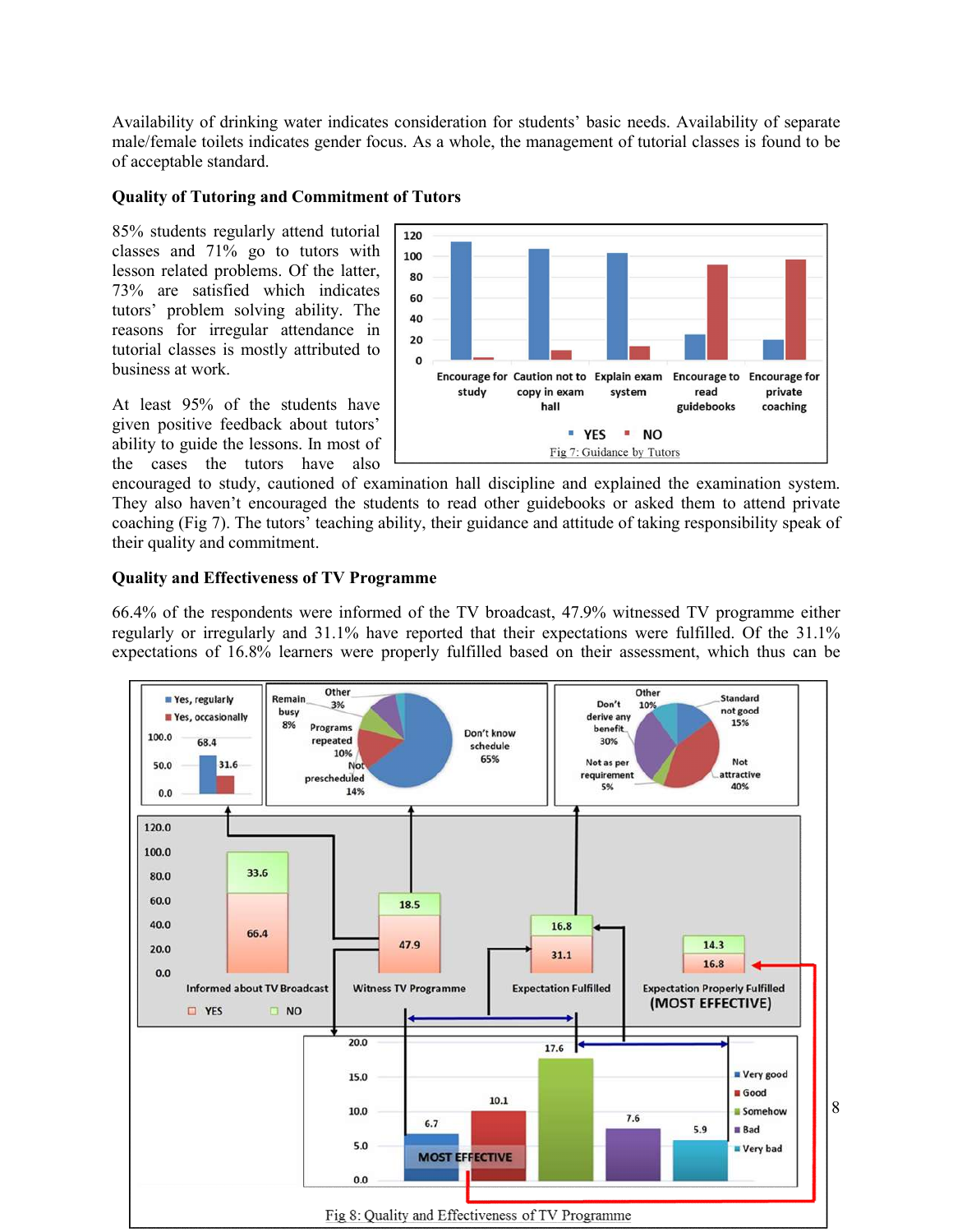termed as the percentage of the most effective. Details are shown at Fig 8

## **Quality and Effectiveness of Radio Programme**

.

27.7% of the respondents were informed of the radio broadcast, 23.5% listened to radio programme either regularly or irregularly and 12.6% have reported that their expectations were fulfilled. Of the 12.6% expectations of 9.2% learners were properly fulfilled based on their assessment, which thus can be termed as the percentage of the most effective. Details are shown at Fig 9.



## **Learner Need Assessment and the Possible Areas of Improvement**

#### **Based on Learner Characteristics**

The analysis of learner characteristics leads to following deductions:

- BOU should be able to reach out to the learners proactively. So, there is a need for robust system of dissemination of information.
- Provision of counselling the students is a must to keep them motivated towards learning.
- There should prevail a harmonious learning environment that encourages bringing together cross sections of the society.
- The students displayed interest in ICT, but most of them could ill afford internet connectivity. However, the majority were found in possession of mobile phones. Their interest in ICT indicates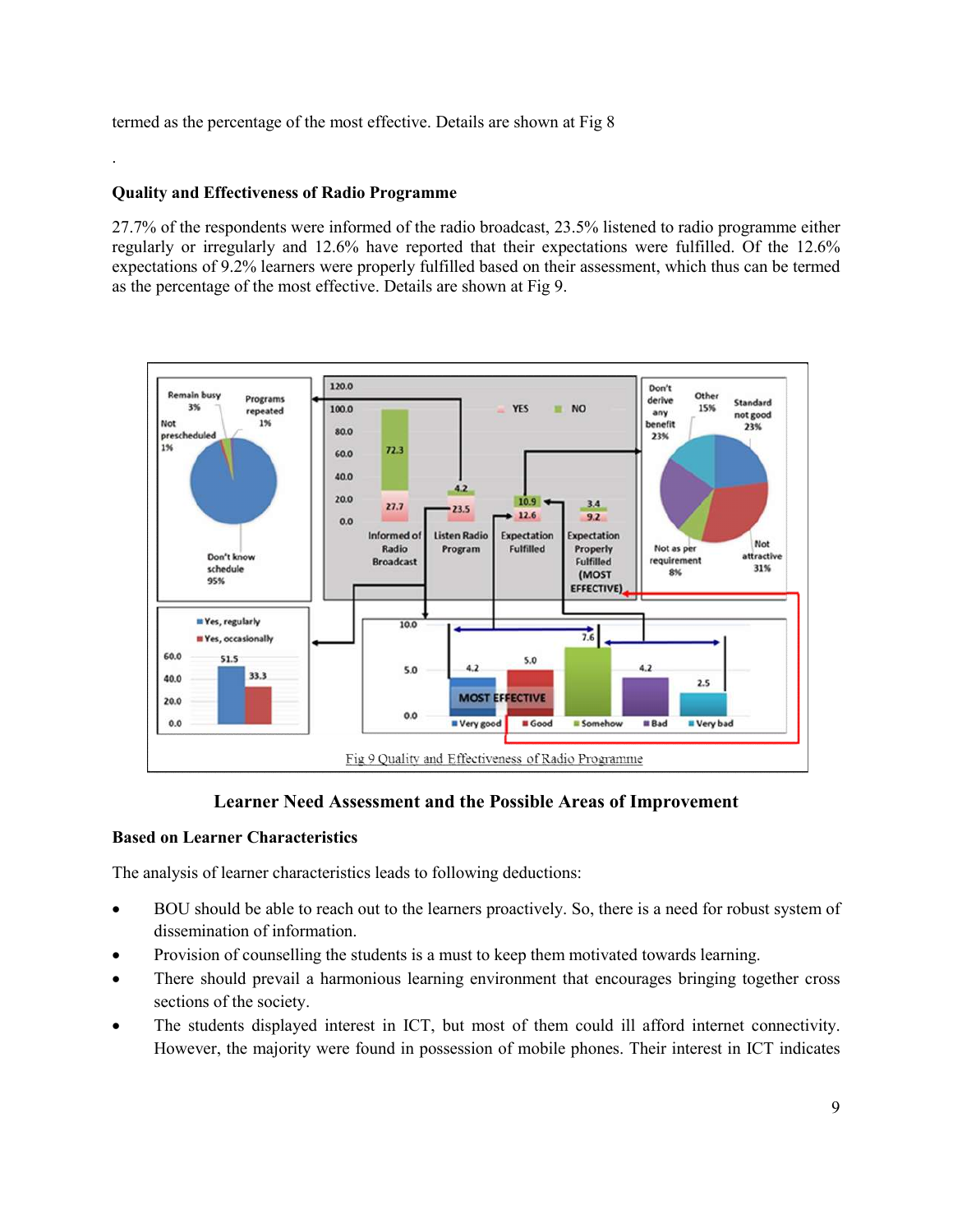that ICT usage can be introduced, at least initially by leaps and bounds. Some pragmatic thoughts can carry this venture a long way towards the full use of ICT in ODL in course of time.

## **Based on Learner Feedback**

To assess the need of the learners and to identify the possible areas of improvement based on learner feedback an overall analysis of the quality and effectiveness of the Secondary and Higher Secondary programmes is necessary first. In so doing, the learner feedback on the items discussed ante are put together in one table under four aspects of quality (Table 1). To make a quantitative analysis, 5 points are allotted for each cell except those not relevant are kept blank and shaded grey. Points given against each item under the four aspects of quality are based on the learners' feedback. Points are given on the scale of 0–100 where 0-20% is graded Very Bad, 21%-40% as Bad, 41%-60% as Satisfactory, 61%-80% as Good and 81%-100% as Very Good. Cells with of 60% and below, i.e. of satisfactory level and below, are shaded yellow and cells with of 61% and above are shaded blue for easy understanding of weakness and strength.

Given the points it seen that admission procedure, quality of books/SLM, management of tutorial classes and quality of tutoring and commitment of tutors are above satisfactory level, thus special attention on these issues may not be necessary. On the other hand, information dissemination system, delivery of books/SLM, TV and radio programmes fall within or below satisfactory level, thus require special attention. Joining the cells vertically, i.e. column wise, it can be seen that all four aspects of quality (product, services, process and general philosophy) fall within satisfactory level. Hence, attention and improvement are required in all these aspects of quality.

| <b>Item</b>                                     | Product   | <b>Services</b> | <b>Process</b> | General<br>Philosophy | <b>Total</b> | <b>Total</b><br>$\frac{6}{9}$ |
|-------------------------------------------------|-----------|-----------------|----------------|-----------------------|--------------|-------------------------------|
| Information dissemination system                |           | 3/5             | 3/5            | 3/5                   | 9/15         | 60%                           |
| Admission procedure                             |           | 4/5             | 4/5            | 4/5                   | 12/15        | 80%                           |
| Delivery of books/SLM                           |           | 1/5             | 1/5            | 1/5                   | 3/15         | 20%                           |
| Quality of books/SLM                            | 5/5       |                 |                |                       | 5/5          | 100%                          |
| Management of tutorial classes                  |           | 4/5             | 4/5            | 4/5                   | 12/15        | 80%                           |
| Quality of tutoring and<br>commitment of tutors |           | 4/5             |                | 5/5                   | 9/10         | 90%                           |
| Effectiveness of TV program                     | 2/5       | 2/5             | 2/5            | 2/5                   | 8/20         | 40%                           |
| Effectiveness of radio program                  | 1/5       | 1/5             | 1/5            | 1/5                   | 4/20         | 20%                           |
| <b>Total Points</b>                             | 8/15      | 19/35           | 15/35          | 20/35                 | 62/115       |                               |
| Total %                                         | $53.33\%$ | 54.28%          | 42.86%         | 57.14%                | 53.91%       |                               |

Table 1: Overall Assessment of Quality and effectiveness

## **Suggested Measures for Improvement**

**Strategic Approach**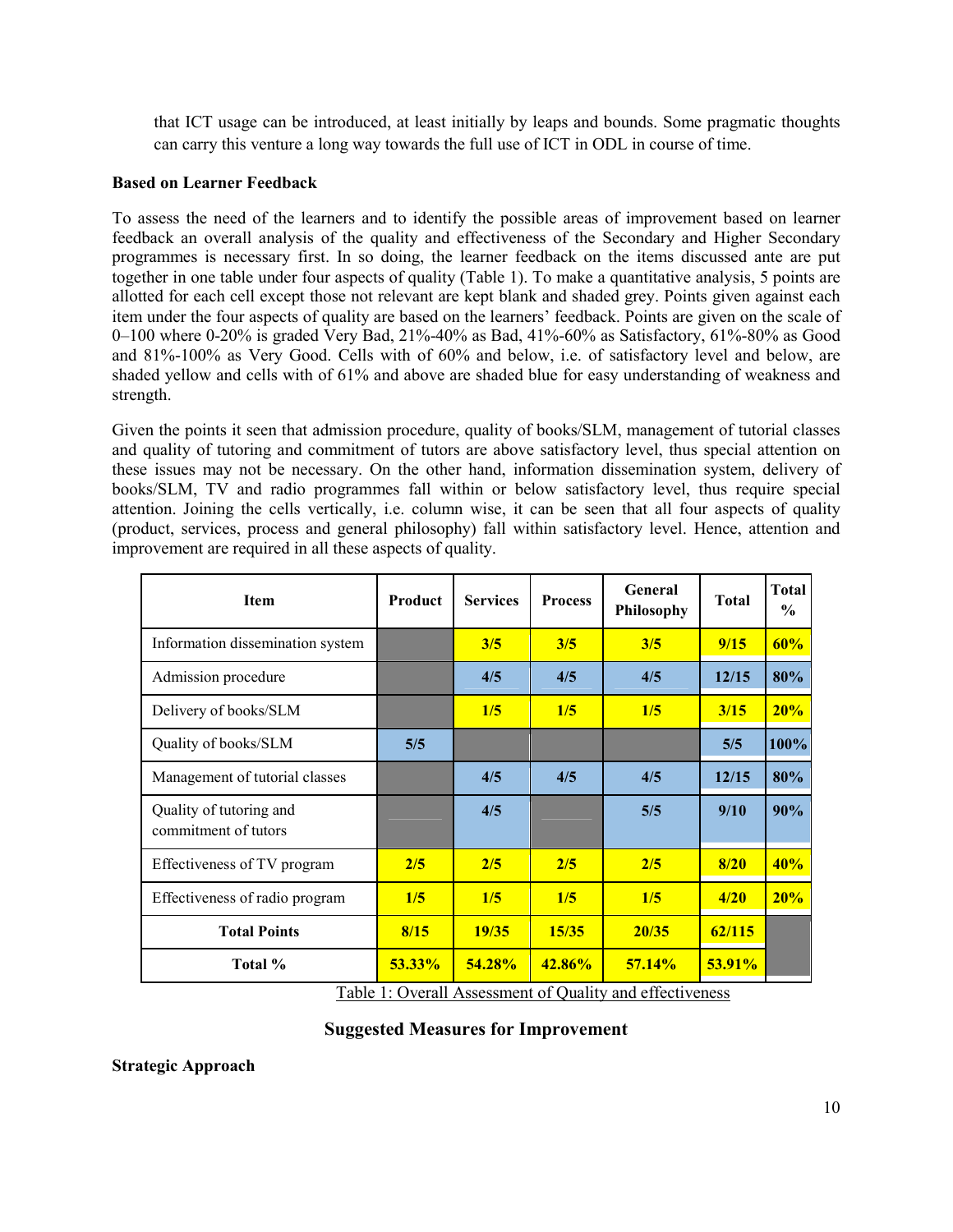BOU being the sole provider of education through ODL in Bangladesh is honour-bound not only to maintain quality in education but also is responsible for expanding the scope for education to the unreached. The National Education Policy 2010 emphasizes on generating skilled manpower to support the need for expanding workforce both at home and abroad. Secondary education works as spring board for entering the job market and Higher Secondary education works as spring board for both higher education and job market, and so are their importance.

Understandably there are certain major weaknesses which have become rather explicit. Thus, Miller and Prince's (1976) learner development process model, which was intended to "meet the needs of all learners, to plan for change rather than react to it, and to engage the full academic community in this collaborative effort" holds strong till date, especially for BOU. Because, there is a strong necessity of addressing the needs of the learners and there is a stronger necessity of putting in concerted efforts in meeting and satisfying the diverse nature of the needs of the learners.

Strategy for improvement, therefore, should be formulated in keeping with the motto of BOU, i.e. "We assure education at your doorstep". However, it should not be confined to reaching out to the doorsteps only, rather it should make education convenient and flexible for the learners so that no distractions can come in the way of their learning.

## **Suggested Measures for Implementation**

Following measures are suggested:

## **Robust and Proactive Delivery of Information**

The information delivery system of BOU is not learner-friendly and is devoid of technological interventions. The present system is not sufficient to knock the majority of the population. Other than the newspaper circular for admission, there are no other scopes for both BOU and the learners to communicate with each other at ease. The information delivery system should be developed in a manner that it facilitates the followings:

- o BOU is able to deliver its admission information to the entire population of the country.
- o BOU can at any time able to communicate with any of its learners and pass down instructions or circulars.
- o Any learner is able to get any information or be able to clarify any queries from BOU at any time of the day, i.e. on 24/7 basis.

## **ICT Infrastructure**

The increasing popularization of ODL makes use of ICT obvious. BOU is far from any acceptable standards. Creating a strong and sustainable ICT infrastructure can contribute significantly towards the followings:

- o Delivery of information
- o Delivery of education
- o Regulating financial transactions
- o Examination management and result processing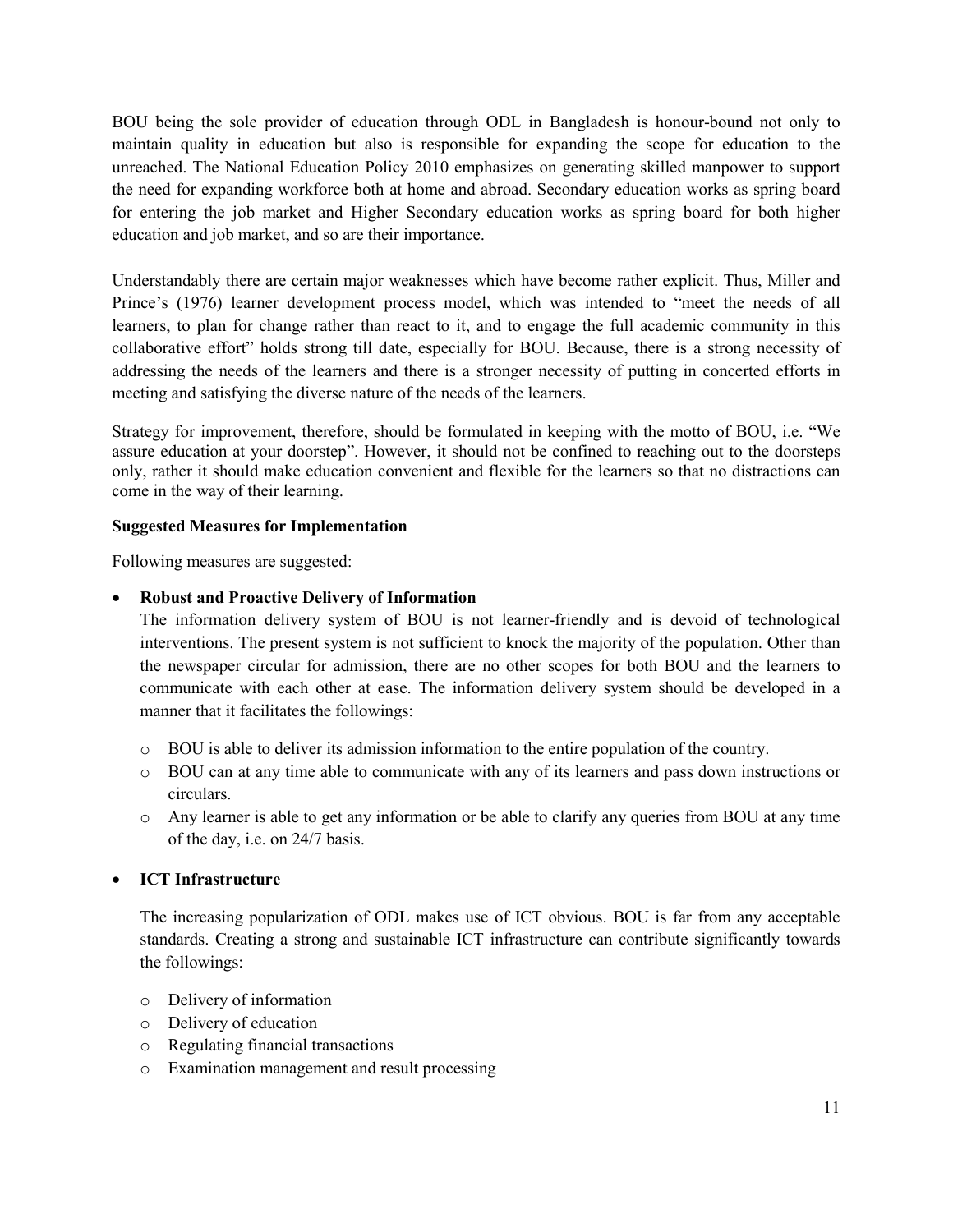#### **Product Diversification**

Books/SLM are the only useful and effective product for learning. TV and radio programmes are found to be very less effective in the learning process. Besides making definite improvements of the existing system it is strongly suggested that variations in the product could ossibly make the learnig experience more flexible.

## **Accountability**

BOU management is highly decentralized at the execution end. Many a wrongs may go unnoticed if a proper system of accountability is not set forth. Thus, accountability at all levels should be introduced to ensure delivery of effective support to the learners.

## **Conclusions**

BOU programmes are debated on quality disputes with on-campus education. This research aimed at assessing the quality and effectiveness of the Secondary and Higher Secondary programmes of BOU through a learner-based evaluation and suggest measures for improvement. It has been a primary research focused and adopted both qualitative and quantitative data collection and analysis.

A total of 119 students covering participated in the research through questionnaire survey. They represented all social strata, both sex, different ages, religions and income groups. Most of the participants came from lower-middle-income group and almost all of them were engaged with different types of work. A large number of the participants had their own mobile phones for voice call but they didn't have any access to internet. As they were familiar with using cell phone, almost all of them showed interest to get information by making calls to BOU and a good number of them (69.8%) showed interest to get information through internet. Around half of the participants got information about admission from their friends and majority of them initially contacted the study centre for getting admission. Half of the participants wanted the information regarding admission directly from BOU authority. Most of the participants were satisfied with the procedure of admission of BOU and they found it to be easy. Regarding study materials, most of the participants didn't get books in time but they graded the quality of the material as good. It is a positive sign for BOU that most of the participants opined highly about the quality and competency of the books of BOU in preparing lessons by self-reading. Almost all the participants attended the tutorial classes regularly and most of them were found very satisfied with the teaching ability of the tutors.

Analysis of the participants' characteristics revealed due considerations for developing a robust system of dissemination of information, provision for counselling of students, and creating a harmonious learning environment. Analysis of the students' response, identified circulation of admission information, use of ICT, timely delivery of books and addressing students' needs, student monitoring and counselling as the areas that warrant definite improvement.